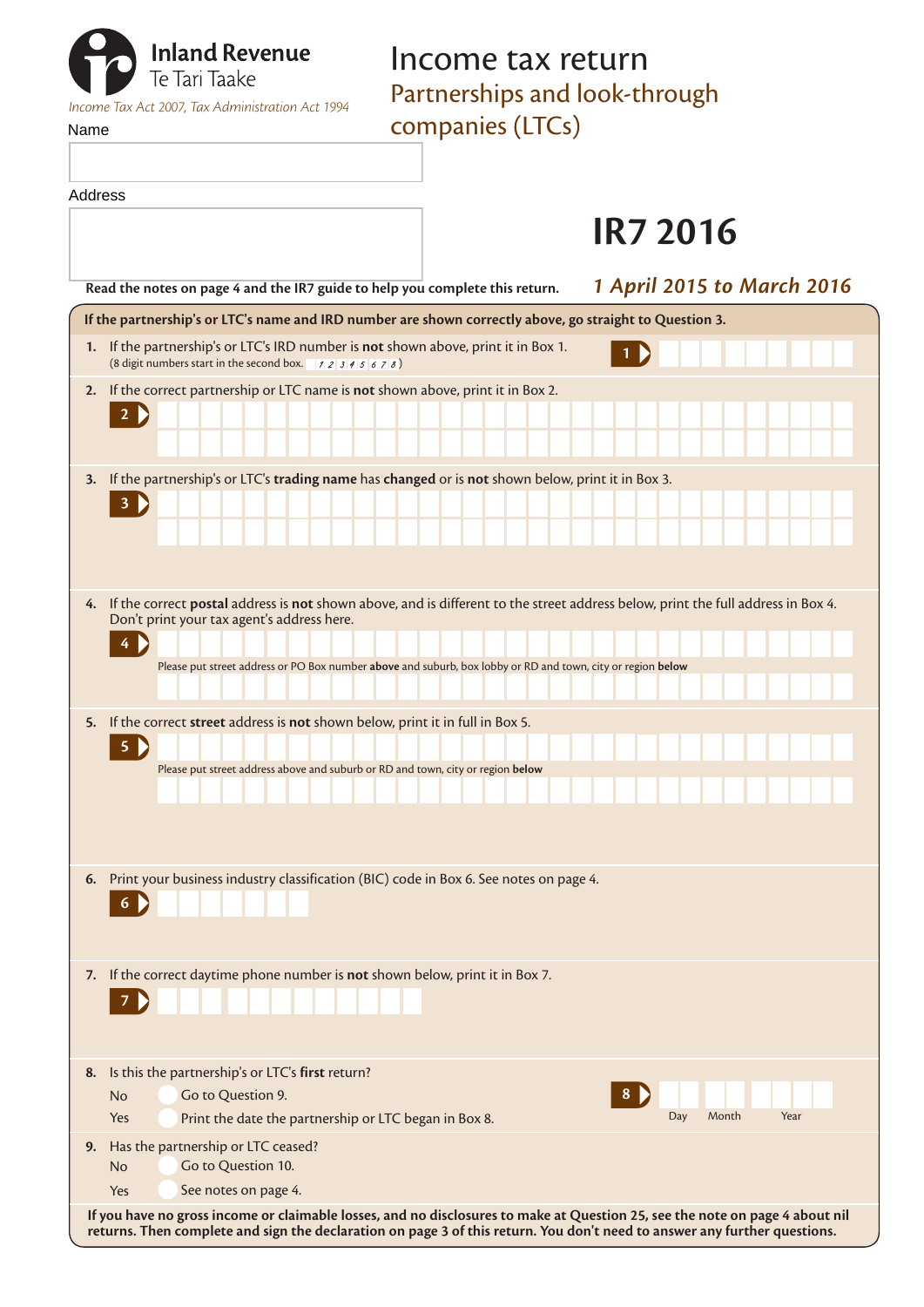# *Income*

| 10. | Did the partnership or LTC receive any schedular payments?                                                              |                                                                                                                                      |  |
|-----|-------------------------------------------------------------------------------------------------------------------------|--------------------------------------------------------------------------------------------------------------------------------------|--|
|     | Go to Question 11.<br><b>No</b>                                                                                         | See page 5 of the guide. Print the totals here.<br>Yes                                                                               |  |
|     | Total tax deducted                                                                                                      | Total gross schedular payments                                                                                                       |  |
|     | Ş<br>10A                                                                                                                | \$<br>10B                                                                                                                            |  |
| 11. | Did the partnership or LTC have any New Zealand interest paid or credited to it?                                        |                                                                                                                                      |  |
|     | Go to Question 12.<br>No                                                                                                | See pages 5 to 7 of the guide. Print the totals here.<br>Yes                                                                         |  |
|     |                                                                                                                         | Keep any certificates.                                                                                                               |  |
|     | <b>Total RWT</b>                                                                                                        | Total gross interest - if a loss, put a minus sign in the last box                                                                   |  |
|     | \$<br>11A                                                                                                               | \$<br>11B                                                                                                                            |  |
| 12. | Did the partnership or LTC have any New Zealand dividends paid or credited to it, or did the partnership or LTC receive |                                                                                                                                      |  |
|     | shares instead of dividends? Include any dividends from partnerships, LTCs or trusts.                                   |                                                                                                                                      |  |
|     | Go to Question 13.<br>No                                                                                                | Yes<br>See pages 7 and 8 of the guide. Print the totals here.<br>Keep any statements.                                                |  |
|     | Total dividend imputation credits                                                                                       |                                                                                                                                      |  |
|     | \$<br>12                                                                                                                |                                                                                                                                      |  |
|     | Total dividend RWT and payments for foreign dividends                                                                   | Total gross dividends                                                                                                                |  |
|     | \$<br>12A                                                                                                               | \$<br>12B                                                                                                                            |  |
| 13. | Did the partnership or LTC receive any taxable distributions from a Māori authority?                                    |                                                                                                                                      |  |
|     | Go to Question 14.<br>No                                                                                                | Yes<br>See pages 9 and 10 of the guide. Print the totals here.                                                                       |  |
|     |                                                                                                                         | Keep your Māori authority distribution statements.                                                                                   |  |
|     | Total Māori authority credits<br>S<br>13A                                                                               | Total Māori authority distribution<br>\$<br>13B                                                                                      |  |
|     |                                                                                                                         |                                                                                                                                      |  |
| 14. |                                                                                                                         | Did the partnership or LTC receive any income from another partnership? (Exclude any income/losses received you have included        |  |
|     | at Questions 11, 12, 13, 16, 18, 19.)                                                                                   |                                                                                                                                      |  |
|     | Go to Question 15.<br>No                                                                                                | See page 10 of the guide. Print the totals here.<br>Yes                                                                              |  |
|     | Total partnership tax credits<br>14A                                                                                    | Total partnership income - if a loss, put a minus sign in the last box<br>Ş<br>14B                                                   |  |
|     |                                                                                                                         |                                                                                                                                      |  |
|     |                                                                                                                         | 15. Did the LTC receive any income from another LTC? (Exclude any income/loss received that you've included at Questions 11, 12, 13, |  |
|     | 16, 18, 19.)<br>Go to Question 16.<br>No.                                                                               | See pages 11 and 12 of the guide. Print the totals here.<br>Yes                                                                      |  |
|     | Total LTC tax credits                                                                                                   |                                                                                                                                      |  |
|     | 15A                                                                                                                     |                                                                                                                                      |  |
|     | Total active LTC income - if a loss, put a minus sign in the last box                                                   |                                                                                                                                      |  |
|     | \$<br>15B                                                                                                               |                                                                                                                                      |  |
|     | Non-allowable deductions this year                                                                                      |                                                                                                                                      |  |
|     | \$<br>15 <sub>C</sub>                                                                                                   |                                                                                                                                      |  |
|     | Prior years' non-allowable deductions claimed this year                                                                 |                                                                                                                                      |  |
|     | S<br><b>15D</b>                                                                                                         |                                                                                                                                      |  |
|     |                                                                                                                         | Adjusted LTC income - if a loss, put a minus sign in the last box.                                                                   |  |
|     | Either add Boxes 15B and 15C, or subtract Box 15D from 15B.                                                             | 15E<br>Ş                                                                                                                             |  |
|     | Print your answer in Box 15E.                                                                                           |                                                                                                                                      |  |
| 16. | Did the partnership or LTC receive any income from overseas?                                                            |                                                                                                                                      |  |
|     | Go to Question 17.<br>No                                                                                                | See pages 12 to 15 of the guide. Print the totals here.<br>Yes                                                                       |  |
|     | Total overseas tax paid<br>Ş<br>16A                                                                                     | Total overseas income - if a loss, put a minus sign in the last box<br>Ş<br>16B                                                      |  |
|     |                                                                                                                         |                                                                                                                                      |  |
| 17. | Did the partnership or LTC receive income from business activities?                                                     |                                                                                                                                      |  |
|     | Go to Question 18.<br>No                                                                                                | See page 15 to 16 of the guide. Print the total here.<br>Yes                                                                         |  |
|     |                                                                                                                         | Net income from business activities - if a loss, put a minus sign in the last box                                                    |  |
|     |                                                                                                                         | \$<br>17B                                                                                                                            |  |
|     |                                                                                                                         |                                                                                                                                      |  |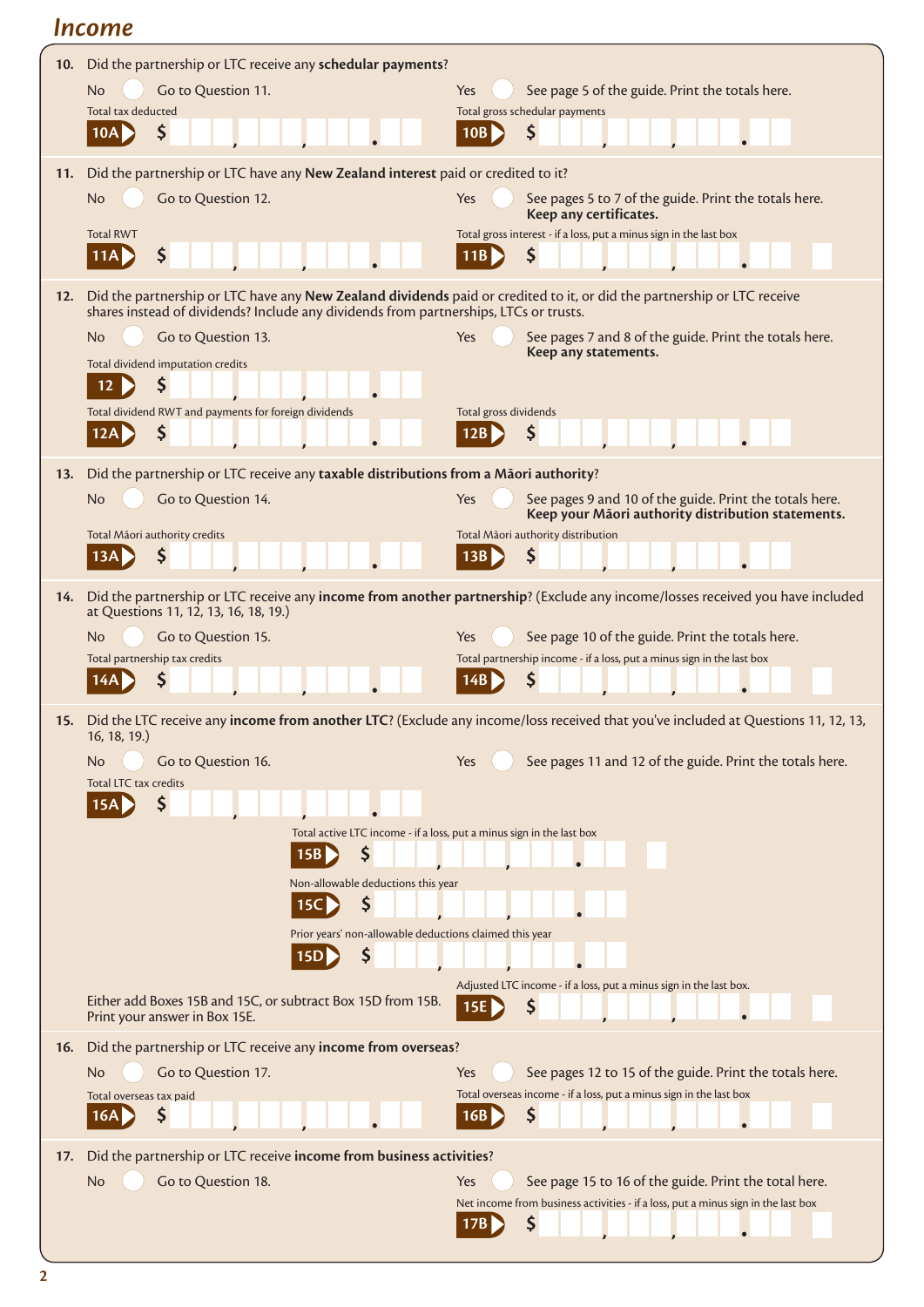|                   | 18. Did the partnership or LTC receive income from rental activities?                                                                                                                                                                                |                                                                                                                                 |  |
|-------------------|------------------------------------------------------------------------------------------------------------------------------------------------------------------------------------------------------------------------------------------------------|---------------------------------------------------------------------------------------------------------------------------------|--|
|                   | <b>No</b><br>Go to Question 19.                                                                                                                                                                                                                      | See page 16 of the guide. Print the total here.<br>Yes                                                                          |  |
|                   |                                                                                                                                                                                                                                                      | Net income from rental activities - if a loss, put a minus sign in the last box                                                 |  |
|                   |                                                                                                                                                                                                                                                      | S<br>18B                                                                                                                        |  |
|                   |                                                                                                                                                                                                                                                      | Did the partnership or LTC receive any other income? This includes any income from taxable property sales/disposals not already |  |
| 19.               | included elsewhere in your return.                                                                                                                                                                                                                   |                                                                                                                                 |  |
|                   | Go to Question 20.<br>No.                                                                                                                                                                                                                            | See pages 16 to 20 of the guide. Print the total here.<br>Yes                                                                   |  |
|                   | Name of payer                                                                                                                                                                                                                                        |                                                                                                                                 |  |
|                   |                                                                                                                                                                                                                                                      |                                                                                                                                 |  |
|                   | Type of income                                                                                                                                                                                                                                       | Total other income - if a loss, put a minus sign in the last box                                                                |  |
|                   |                                                                                                                                                                                                                                                      | \$<br>19B                                                                                                                       |  |
|                   | 20. Total income/loss                                                                                                                                                                                                                                |                                                                                                                                 |  |
|                   | Add Boxes 10B to 14B, 15E and 16B to 19B. Print the total in Box 20.                                                                                                                                                                                 | Total income - if a loss, put a minus sign in the last box                                                                      |  |
|                   |                                                                                                                                                                                                                                                      |                                                                                                                                 |  |
|                   |                                                                                                                                                                                                                                                      |                                                                                                                                 |  |
|                   | 21. Can the partnership or LTC claim expenses?                                                                                                                                                                                                       |                                                                                                                                 |  |
|                   | Go to Question 22.<br>No                                                                                                                                                                                                                             | See page 20 of the guide. Print the total here.<br>Yes<br><b>Total expenses</b>                                                 |  |
|                   |                                                                                                                                                                                                                                                      | Ş                                                                                                                               |  |
|                   |                                                                                                                                                                                                                                                      |                                                                                                                                 |  |
|                   | 22. Total income/loss after expenses<br>Subtract the amount in Box 21 from the total income in Box 20. Print your answer in Box 22.                                                                                                                  |                                                                                                                                 |  |
|                   | This amount must be completely attributed to the partners or owner(s).                                                                                                                                                                               |                                                                                                                                 |  |
|                   |                                                                                                                                                                                                                                                      | Total income after expenses - if a loss, put a minus sign in the last box                                                       |  |
|                   |                                                                                                                                                                                                                                                      | \$                                                                                                                              |  |
| 23.               |                                                                                                                                                                                                                                                      | Did the partnership or LTC have any losses extinguished on transitioning from a qualifying company (QC) or loss attributing     |  |
|                   | qualifying company (LAQC)?                                                                                                                                                                                                                           |                                                                                                                                 |  |
|                   | Go to Question 24.<br>No                                                                                                                                                                                                                             | See pages 21 and 22 of the guide. Print the amounts here.<br>Yes                                                                |  |
|                   |                                                                                                                                                                                                                                                      | <b>Extinguished losses</b><br>\$<br>23                                                                                          |  |
|                   |                                                                                                                                                                                                                                                      |                                                                                                                                 |  |
|                   | Prior years' deductions                                                                                                                                                                                                                              | Deductions claimed this year<br> 23B                                                                                            |  |
|                   |                                                                                                                                                                                                                                                      |                                                                                                                                 |  |
|                   | <b>Attribution of income/loss</b>                                                                                                                                                                                                                    |                                                                                                                                 |  |
|                   | See page 23 of the guide before attributing income/loss.                                                                                                                                                                                             |                                                                                                                                 |  |
|                   | 24. Attribution of income/loss details attached are for (please tick one):                                                                                                                                                                           |                                                                                                                                 |  |
|                   | a partnership (IR7P)                                                                                                                                                                                                                                 | a look-through company (IR7L)                                                                                                   |  |
|                   | <b>Additional disclosure of foreign investments</b>                                                                                                                                                                                                  |                                                                                                                                 |  |
|                   |                                                                                                                                                                                                                                                      |                                                                                                                                 |  |
|                   | 25. If the partnership or LTC calculates CFC or FIF income under Question 16, please read page 48 of the guide.<br>Tick "yes" if additional disclosure is required.                                                                                  |                                                                                                                                 |  |
|                   | 25<br>Go to Question 26.<br>No                                                                                                                                                                                                                       | Go to Question 26.<br>Yes                                                                                                       |  |
|                   |                                                                                                                                                                                                                                                      |                                                                                                                                 |  |
|                   | <b>Declaration</b>                                                                                                                                                                                                                                   |                                                                                                                                 |  |
|                   | 26. Read this declaration and sign the return.                                                                                                                                                                                                       |                                                                                                                                 |  |
|                   | This is a true and correct return for the year ended 31 March 2016.<br>Signature                                                                                                                                                                     |                                                                                                                                 |  |
|                   |                                                                                                                                                                                                                                                      | There are penalties for not putting in a tax return<br>or putting in a false return.                                            |  |
|                   |                                                                                                                                                                                                                                                      | Keep a copy of this return for your own records.<br>Date                                                                        |  |
|                   | 27. What to do next                                                                                                                                                                                                                                  |                                                                                                                                 |  |
|                   |                                                                                                                                                                                                                                                      |                                                                                                                                 |  |
|                   | Remember - the last day for posting us the return is 7 July 2016, read the notes on page 4 for more information.<br>Attach all necessary papers to the top of page 3 and make sure the partnership's or LTC's name and IRD number are on all papers. |                                                                                                                                 |  |
|                   |                                                                                                                                                                                                                                                      | All partners and owners must include their share of the partnership or LTC income/loss in their individual tax returns.         |  |
|                   | Post the return to us in the envelope supplied, or send to:                                                                                                                                                                                          |                                                                                                                                 |  |
|                   | Inland Revenue, PO Box 39090, Wellington Mail Centre, Lower Hutt 5045.                                                                                                                                                                               | <b>RESET FORM</b>                                                                                                               |  |
|                   | Privacy To find out what may happen to the information you provide on this form, see page 51 of the guide.                                                                                                                                           |                                                                                                                                 |  |
| <b>March 2016</b> | Operator<br>Corresp.<br>OFFICE USE ONLY 28                                                                                                                                                                                                           | Payment<br>Return<br>Al Yes $\langle \rangle$ No $\langle$<br>Scanner                                                           |  |
|                   | code<br>indicator                                                                                                                                                                                                                                    | attached<br>cat.                                                                                                                |  |